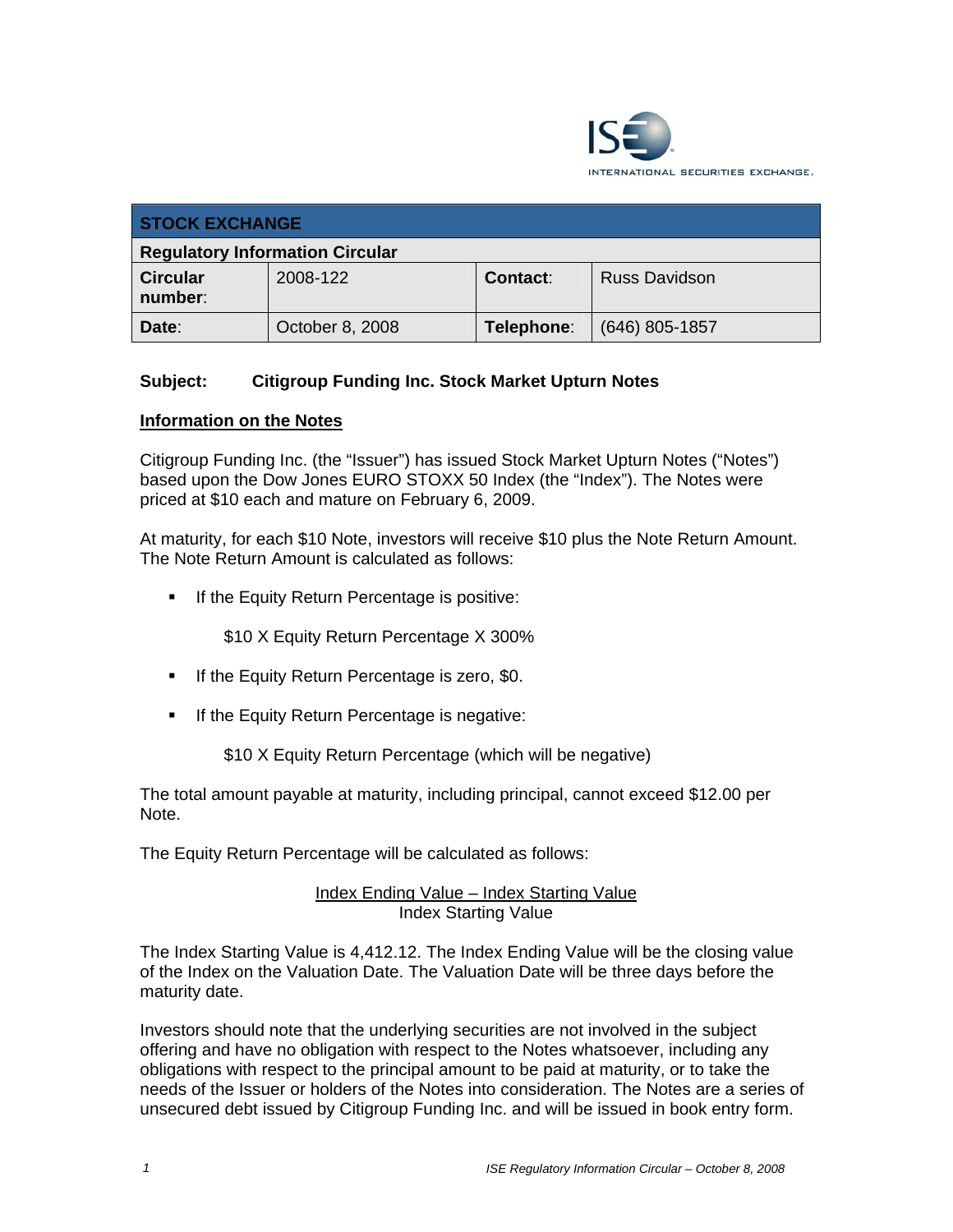Since all payments which may be due to holders of Notes are the sole responsibility of the Issuer, it is the credit of Citigroup Funding Inc. which stands behind the securities.

It is expected that the market value of the Notes will depend substantially on the value of the Index and may be affected by a number of other interrelated factors including, among other things; the general level of interest rates, the volatility of the Index, the time remaining to maturity, the dividend yield of the stocks comprising the Index, and the credit ratings of the Issuer.

The Trustee for the securities is The Bank of New York.

Trading in the shares on ISE is on a UTP basis and is subject to ISE equity trading rules. The shares will trade from 9:00 a.m. until 4:00 p.m. Eastern Time. Equity Electronic Access Members ("Equity EAMs") trading the shares during the Pre-Market Session are exposed to the risk of the lack of the calculation or dissemination of underlying index value or intraday indicative value ("IIV"). For certain derivative securities products, an updated underlying index value or IIV may not be calculated or publicly disseminated in the Pre-Market hours. Since the underlying index value and IIV are not calculated or widely disseminated during Pre-Market hours, an investor who is unable to calculate implied values for certain derivative securities products during Pre-Market hours may be at a disadvantage to market professionals.

Equity EAMs also should review NASD Notice to Members 03-71 for guidance on trading these products. The Notice reminds members of their obligations to: (1) conduct adequate due diligence to understand the features of the product; (2) perform a reasonable-basis suitability analysis; (3) perform customer-specific suitability analysis in connection with any recommended transactions; (4) provide a balanced disclosure of both the risks and rewards associated with the particular product, especially when selling to retail investors; (5) implement appropriate internal controls; and (6) train registered persons regarding the features, risk and suitability of these products.

**This Regulatory Information Circular is not a statutory Prospectus. Equity EAMs should consult the Trust's Registration Statement, SAI, Prospectus and the Fund's website for relevant information.**